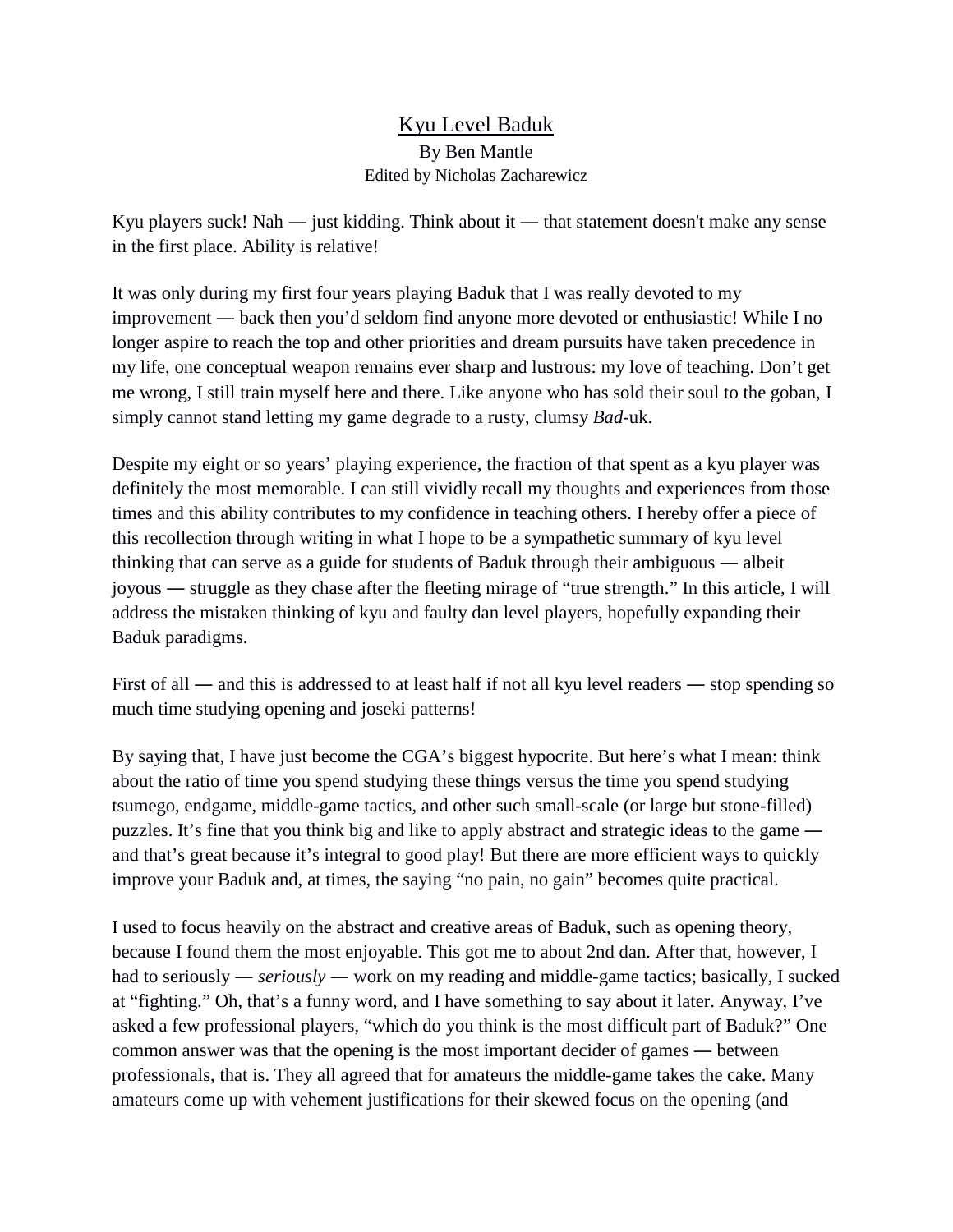consequently, joseki), clearly trying to avoid tsumego, endgame, and other tactically convoluted areas of study. I'll say it again ― no pain, no gain!

I have no intention of refuting the importance of studying joseki or the opening. However, I believe that once your understanding of the opening is at least on par with your overall level you should focus your studies on the gritty, detailed tactics of Baduk. Are your opening skills greater than those of others around your level, or at least greater than those associated with your approximate Baduk rating? If so, then logically other aspects of your Baduk must be below par since your overall success in games — your level — is an average of these skills (and of other factors, discussed later). Developing skills of reading and shape sensitivity requires persistent effort, but their effects on your overall Baduk ability are immensely more crucial than anything else you may be studying. Even as a higher level dan player, I find myself constantly falling behind from the opening. Yet, I still win plenty.

In recent years I've had great confidence in matches against 5th dan players and generally perform just fine against 6th dan opponents as well ― perhaps because I have become one myself. But as previously mentioned, one recent trend is that I tend to fall behind in the opening, even against some 4th dan opponents. Having played thousands of games already, I play a lot of experimental moves, hoping for intriguing and novel developments. If experimenting in this way were consequential enough, I would have learned my lesson by now, especially regarding tournament results. Yet, this "fun" approach has yet to hinder my results, as I often find some way to turn games around by reading a lot and taking risks. In fact, as far as recent tournaments are concerned, I've managed just fine even at 6th dan. Clearly then, although the opening is important, it isn't everything; amateurs usually defeat each other through superior reading complemented by creativity. Reading and creative thinking are of paramount importance!

When we speak of ratings, or "strength" as we Baduk players put it, we have a tendency to make excuses and give ourselves the benefit of the doubt. This of course depends on the person, and is something I've not only done, but experienced a great deal through social Baduk interactions. While some players will inflate their supposed rating — especially on the cusp of 1st dan — the more universal fallacy at play is the justification of their Baduk rating or performing ability through excuses (in endless supply). One day during my five months learning Baduk in Korea, I was unhappy about having lost a seemingly won game due to poor time management and my opponent's tactics of time pressure exploitation. In retrospect, it was all fair game. A teacher of mine said, in response to my excuse-riddled denial, "that's your skill." Eventually, this simple little line really struck home and I started to reconceptualize "strength" altogether.

Baduk strength is not simply the *skill* of a player, neither is it "the rating that would be achieved should internal and external hindrances be controlled for." Strength is discernible only through game results; anything beyond that is meaningless. For example, players will make a blunder, missing an atari or some kind of disconnection, and consider it unrelated to their Baduk strength.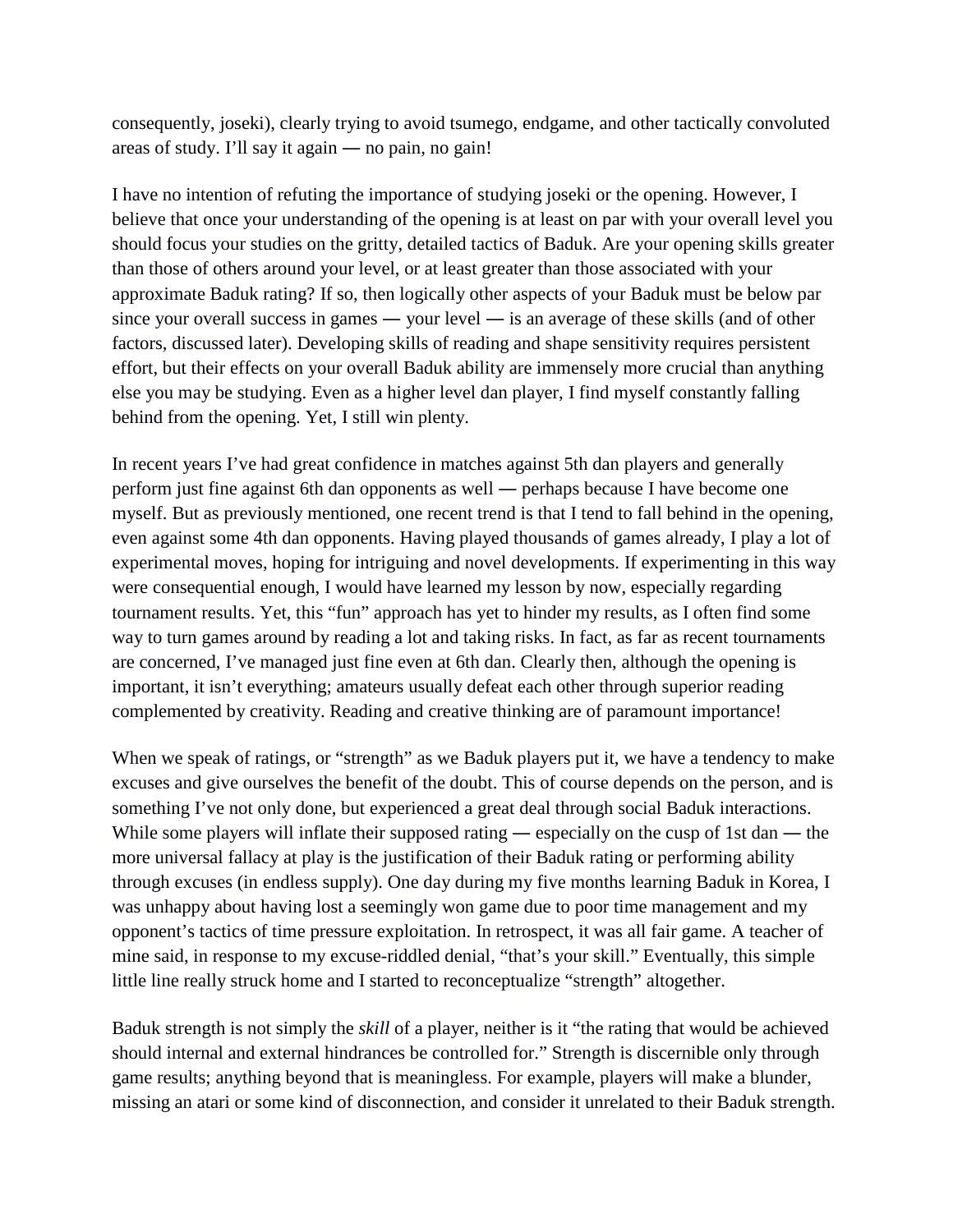That is nothing but wishful delusion. Skills, knowledge, experience, concentration, health, stamina, and all other affective factors comprise what we ought to conceptualize as our "strength." Some other common examples of self-delusion are thoughts like, "I beat this guy who says he's 2nd dan, so I guess I'm at least 2nd dan now." Get real. Assessment of one's Baduk level is done by averaging the results of a long string of games over at least a few days or weeks ― without excluding a single game.

High level players don't walk around with a scouting gadget over one eye, ready to measure your strength at a moment's notice. I've seen interactions between dans and kyus wherein the weaker player, 11th kyu or 6th kyu or some other kyu level, would ask the dan player for a rating guesstimate upon completion of their teaching game. The dan, thinking either to boost his friend's self-esteem, justify the merciful shape of the game result, or even just out of indifference, might bring surprise to the anticipating eyes of his friend with a flattering reply like "3rd kyu" or "1st dan." The truth is that higher level players often can't tell how strong you are, as playing you may feel the same to them whether you're 10th kyu, 7th kyu, or 4th. When someone's guess regarding your Baduk rating is significantly off from what you'd thought, it's most likely just that: way off. Regardless of how accurately a stronger player can identify your rating for you, immediately accepting the new idea like some sort of medal or certificate is dubious; you must form an idea only after gathering sufficient evidence.

Sometimes players will take any chance they get to inflate their supposed rating and then proudly immortalize that achievement even should their short-lived glory return to the regular trend from mere days prior. Sometimes players will exclude certain games from their average because they were sick, tired, stressed, not paying attention, or blundered during the game. First of all, blunders are a part of our strength. That's why some players blunder more than others and why higher dan players blunder a lot less than kyu and lower dan players do. Secondly, it's no one's fault but the players' for lacking focus or for playing when they may be at a disadvantage. To properly assess your level you must include all game results and nothing more or less; it doesn't make sense to include games you won while you were sick, for example, but exclude the ones you lost while in the same state. In the world of Baduk, results are everything and no one understands this truth better or more painfully than do professional players. If we're going to obsess about ratings, we might as well be a little professional about it.

It's time to follow up on some things I've touched upon thus far, starting with joseki. There are proverbs along the lines of, "learn joseki and lose two stones' strength," and other advice to this effect circulating around the Baduk world. But there are two sides to this coin as far as this particular proverb is concerned. The message conveyed is that relying on joseki too much can distract from whole-board analysis and inhibit creativity and fresh thinking. Kyus need to learn that dan players choose their joseki only after thinking about the whole board situation and planning ahead (i.e. analyzing every side and corner position, including empty ones). The status of a sequence as joseki or not is utterly meaningless. Even a locally detrimental result can lead to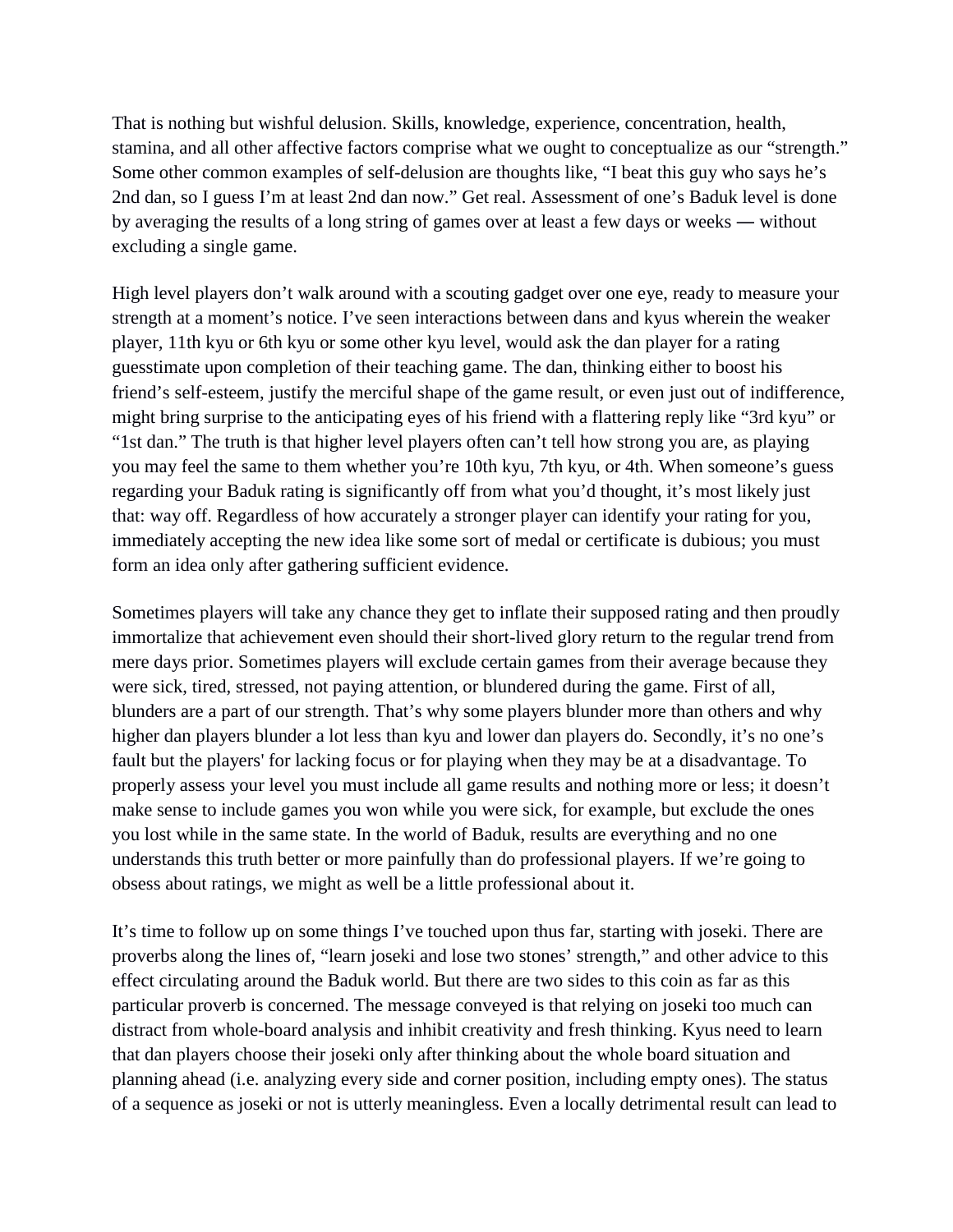a win on the board. A lot of kyu players just immediately plop down one of the few joseki they know and, if asked why, they say something akin to "it's all I know," or worse: "It's joseki." A greater problem than these players knowing only a few joseki is the fact that they feel limited to them, neglecting to think for themselves and make something up.

The worst problem I have with the proverb, "learn joseki and lose two stones' strength" is the fact that the players who actually know or care about this proverb are often the ones who misunderstand it. As I recall, pretty much everyone who's ever mentioned this proverb to me was someone who, as eventually became apparent, gravely misunderstood it. To some players it's the perfect excuse to skip out on one area of study. I've heard several people mention the first part of the proverb, but I've never heard anyone utter the rest of it. I looked it up, and apparently it reads thus: "Learn joseki and lose two stones' strength. Study joseki and gain four stones' strength."

A lot of Baduk proverbs are horribly misunderstood, so we should remind ourselves that they're not to be taken literally, as they're generally of poetic nature. Let me give you a great example. When I was some kind of s. d. k. (single-digit kyu) I was playing at the Toronto Go Club one evening and my opponent, then 8th kyu, captured one of my stones even though there were urgent matters elsewhere on the board. When questioned ― no, without having even been asked ― he said, "thirty points," in a confident, reminding tone. This is why proverbs are not to be taken literally. Thirty points is on the higher end for the value of a ponnuki shape, since most of these occur near an edge of the board or in some otherwise less-than-ideal context. With my opponent neglecting to account for context, it was almost inevitable that I would win that game.

I learned a great deal from studying joseki. I used the old *Ishida's Dictionary of Basic Joseki* volumes and learned joseki whenever I could ― during spares at school, at home, at the Korean Baduk club I frequented after school, and so on. While I can't say I've always studied joseki in the most fruitful manner, I remember generally engaging with the joseki variations I was learning one move at a time, playing out potential variations I was curious about and studying the extra variations these dictionaries would include, such as naturally occurring capturing races. Sometimes the extra variations, although convoluted and ever-branching, taught me crucial Baduk techniques that have surely won me countless games by now. For example, first-line tesuji for capturing races.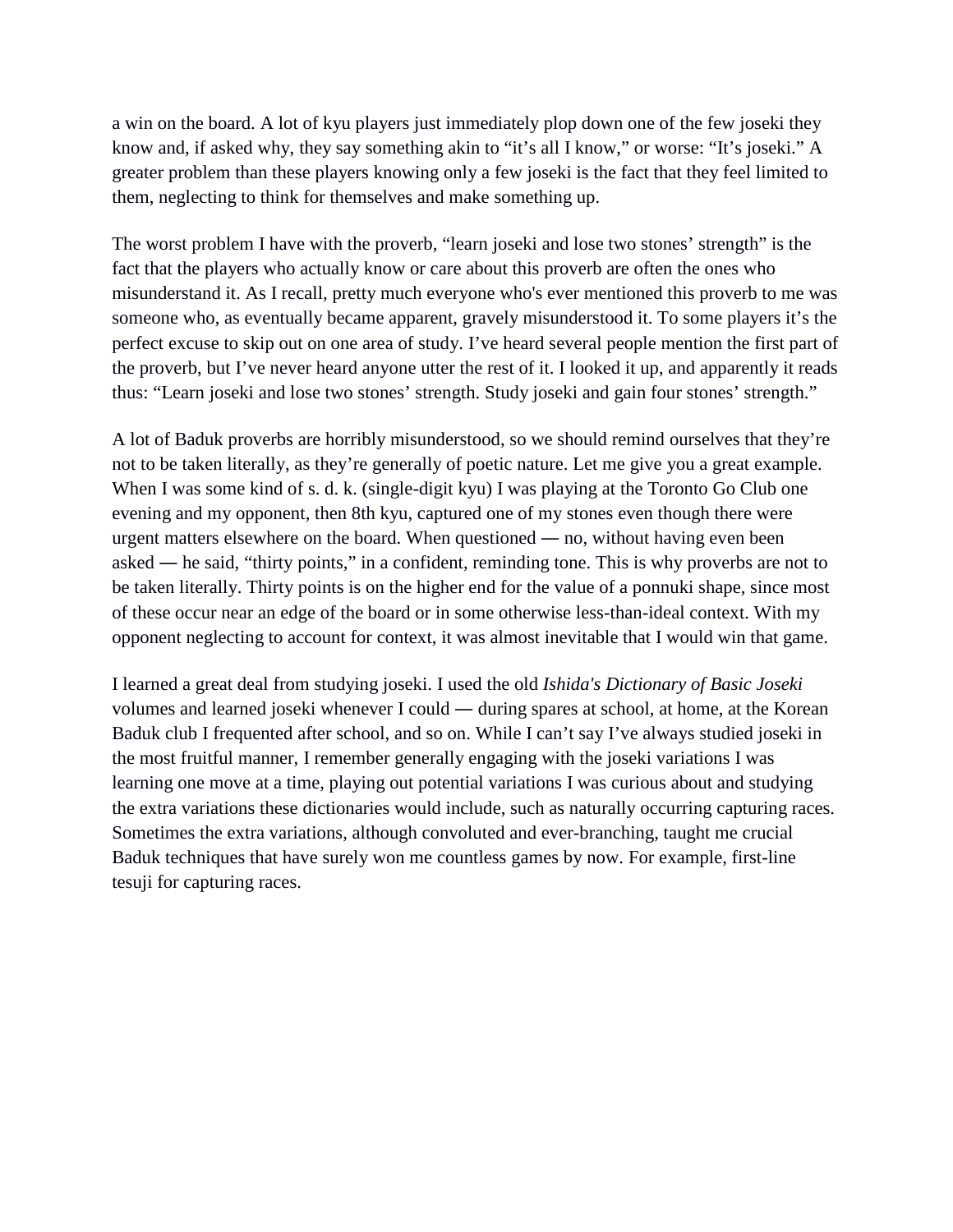



Joseki are not memorized to be permanently remembered. True strength, after all, is the ability to apply to novel situations techniques derived from the study of more common ones. We should aim for fluid as opposed to crystallized intelligence in Baduk, though the latter, as explained earlier, can in fact lead us to the former.

Back in my kyu and lower dan days I memorized *at least* five or six hundred joseki variations, though I eventually forgot many of them. Having learned the lessons they had to offer, I couldn't care less about having forgotten them. Not only did I learn about shape and various techniques for close combat, capturing races, and creating the impetus for desirable continuations, I also learned through exposure training how to assess the results of corner sequences. These skills have proven invaluable, and, if nothing else, have developed my ability to judge positions, thereby improving my ability to hone in on optimal variations during the reading process. After all, "the journey is the reward." By the way, this proverb applies especially well to the solving of tsumego.

There are many reasons why the universal advice for any Baduk player is to do more tsumego. Note that "doing" should be interpreted as "working through" them as opposed to "solving" them. Think of it this way: learning the answer to a problem cuts down its usefulness. Remember: "The journey is the reward." Kyu players are by default generally poor at reading ― in the eyes of relatively strong players, that is. It's important to understand this, rather than doubting your own ability to practice or develop the skill. Think of it like a muscle; even the best of us were at one point terrible at reading. Strong players can read well because they failed, failed, and failed again ― but kept at it!

Anyone who questions the worth of tsumego training probably hasn't done it consistently over at least a couple of weeks or months and is probably not very good at reading. People have actually asked me about the worth of tsumego, failing to understand how that worth manifests itself in every stage of the game. Regardless of if they were 30th kyu, 3rd kyu, or 3rd dan players, none of these people had any real reading skills either. A deep understanding of life and death can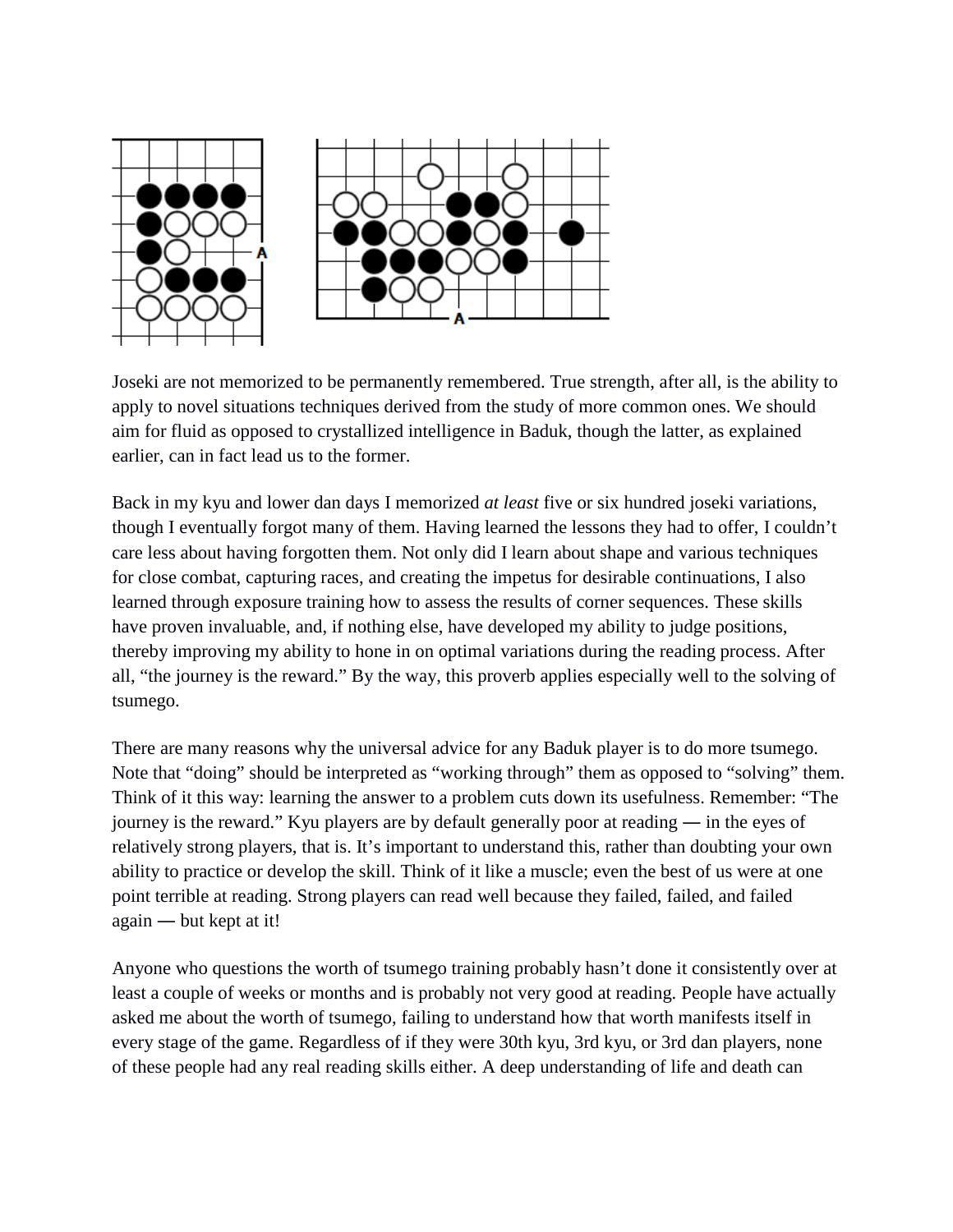insightfully motivate decisions even during the opening stage, such as making a checking extension, reinforcing a group, planning an invasion, and so on.

One of the many issues with skimping out on tsumego practice is that you'll hit some really hard walls along the way. Another is that you'll lose to players below your level due to lacking leverage over them in complicated situations. A third is that you'll rarely, if ever, pull off unexpected victories against stronger players. Reading power is to a Baduk player as weapons are to a soldier; you can try running at your opponent with nothing but your fists and a loud, hysterical battle cry, but you're basically dead if you do so unless they've forgotten all their ammo back at the base. Rules of thumb are not going to cut it forever.

Kyu players tend to have either an inflated or a deflated opinion of how well dan players can read. Sometimes they won't believe it when you tell them you can read twenty or thirty moves ahead, regardless of how many variations you're talking about. It goes without saying that they won't believe you when you say you can read out a ladder in under three seconds. Most "legitimate" dan players, especially those above 4th dan, should be used to basic ladders to the point of heuristic recognition, reading them out almost instantly. Playing games is another great way to develop the skill of reading, due to the pressure. However, this is less true for players more conservative (lazy or uninspired) about reading in their games. Not only should you read out everything that's happening as much as you can, you should also read the things that have yet to happen, or that may never happen at all. This is how you come up with interesting in-game ideas or catch on to critical weaknesses in yours or your opponents' positions.

"The journey is the reward;" calculating everything you can in your games grants you greater chances of victory and also heightens your Baduk skills for the long haul. Both in tsumego solving and in competition, "the journey is the reward."

Never convince yourself that it's pointless trying to read things out, just because it seems difficult or futile. Everyone has felt that way before and everyone starts from there. I *guarantee* that, as most players are casual and honestly pretty lazy when it comes to reading and tsumego solving, persevering and forcing yourself to read frequently and indiscriminately will eventually forge you a mighty weapon far outshining the plastic butter knives held two-handedly by your peers.

Doing this for an entire game is what high level Baduk is all about. Reading ability is of utmost importance, especially since raw reading skill is hardly limited by one's overall Baduk level. There's no reason why a 5th kyu can't power through tsumego until his solving ability is that of a 5th dan. At least as far as corner life and death is concerned, anyway.

While overall playing level does not restrict reading ability, an increase in reading ability does, on the other hand, usually increase overall Baduk strength. While it's true that dan players can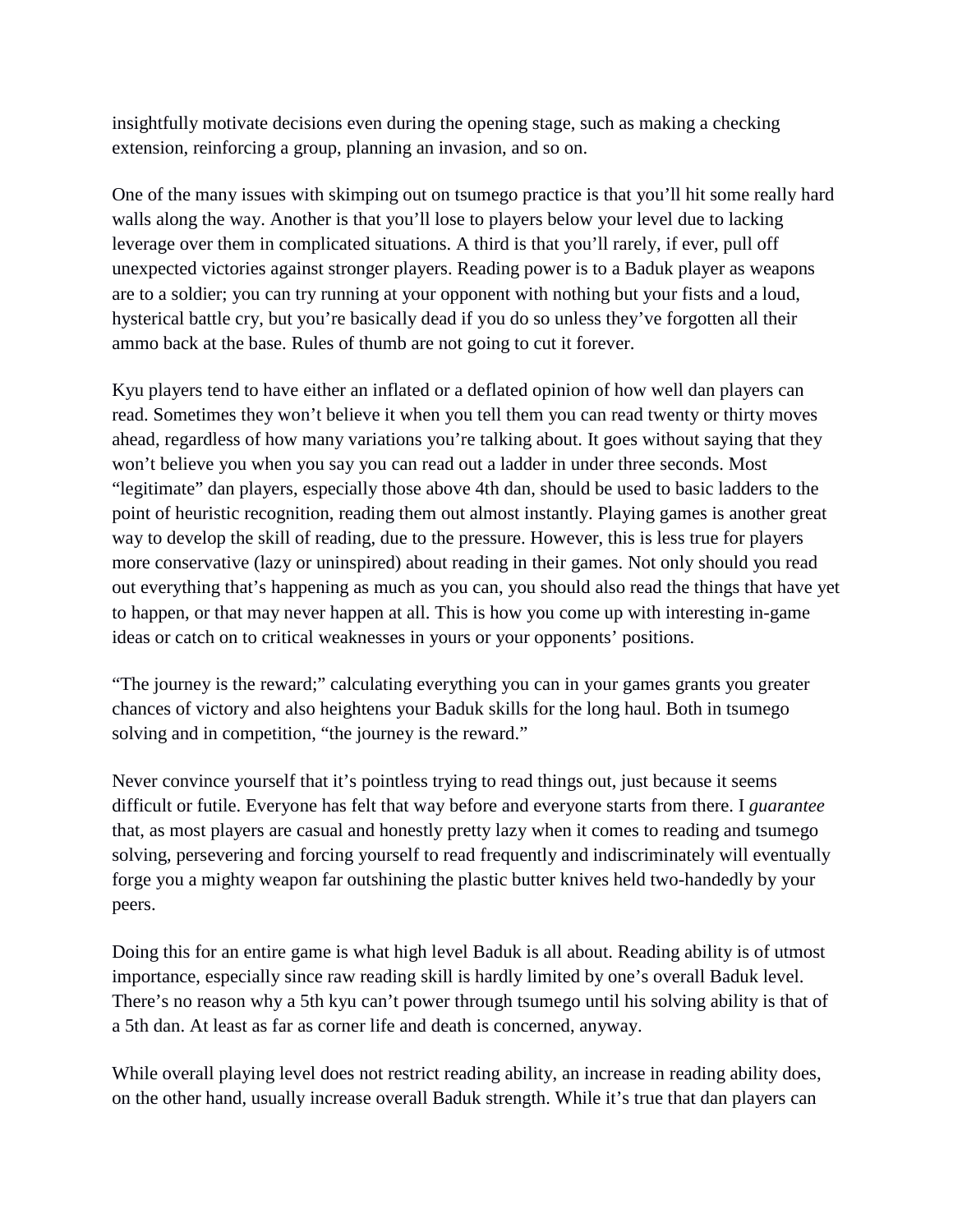easily read out branch after branch of ten- or even thirty-move sequences depending on the person and context, sometimes we have a kind of "stored reading," or heuristic, for situations that occur in just about every game of Baduk ― for example, ladders, push-and-cut sequences, and so on. When a situation is both heuristic and truly linear, like your typical ladder sequence, it should be no surprise that even a twenty- or forty-move ladder could be read out in under five seconds.

Let's switch to how some kyu players overestimate us dan players. Sometimes they think we're reading branches of forty or sixty moves each. I can't say that's impossible but, coherently, we can only read that far when the situation is predictable and when some or all of it is linear. Doing this sort of complex reading may entail reading out one part then reading deeper by continuing from there to other parts of the board. This style of reading can seem difficult or impossible, but it's just another reading skill that develops over time through practice. Reading something like forty or fifty moves ahead is not unheard of at all, though in some more complex situations even twenty moves may be quite the feat. The point to take home is that a large portion of the reading dan players appear to do in their games is not reading at all, but rather something recognized heuristically due to experience.

Earlier I mentioned how "fighting," as it pertains to Baduk, is a funny word. "Going against your opponent's plans" or "playing aggressively and attacking whenever possible" is the wrong way to think about it. As far as real Baduk is concerned, there are just too many things wrong with those modes of thinking. Seeking to obstruct your opponent's plans is a perfectly effective and natural instinct for Baduk. But what if your opponent's plans aren't even good? For kyu players especially it can be really difficult to devise the blueprints for victory. For this reason, that kind of antagonistic thinking should be secondary, as it can lead to self-destruction if it gets the better of you. The primary mode of thinking should involve formulating your own plans and making decisions that will lead to victory. It's also important to be flexible, willing to completely change your plan on a move's notice. This is huge in Baduk. Strong players will destroy you if you're unwilling to change course. All it takes is an iceberg or two to sink you if you play that way.

"Fighting" in Baduk means making every possible effort to win, refusing to relinquish even a single half-point ko that you could reasonably expect to win. A pacifistic manner of play is perfectly fine if it's the surest path to victory and, as such, should also count as "fighting" ― that is, fighting to prevent the opponent from turning the game around.

The term "fighting spirit" is often misconstrued in the same manner. Don't let your opponent pressure you into a complicated situation they call "fighting" if your goal is to win the game. Read, calculate, think about what it's going to take to win the game, and decide for yourself which course of action to take. Cowardice and reservation are two different things; the former has no place in high level Baduk, while the latter does and is often justifiable. Baduk is not a game played against your opponent, but against your self.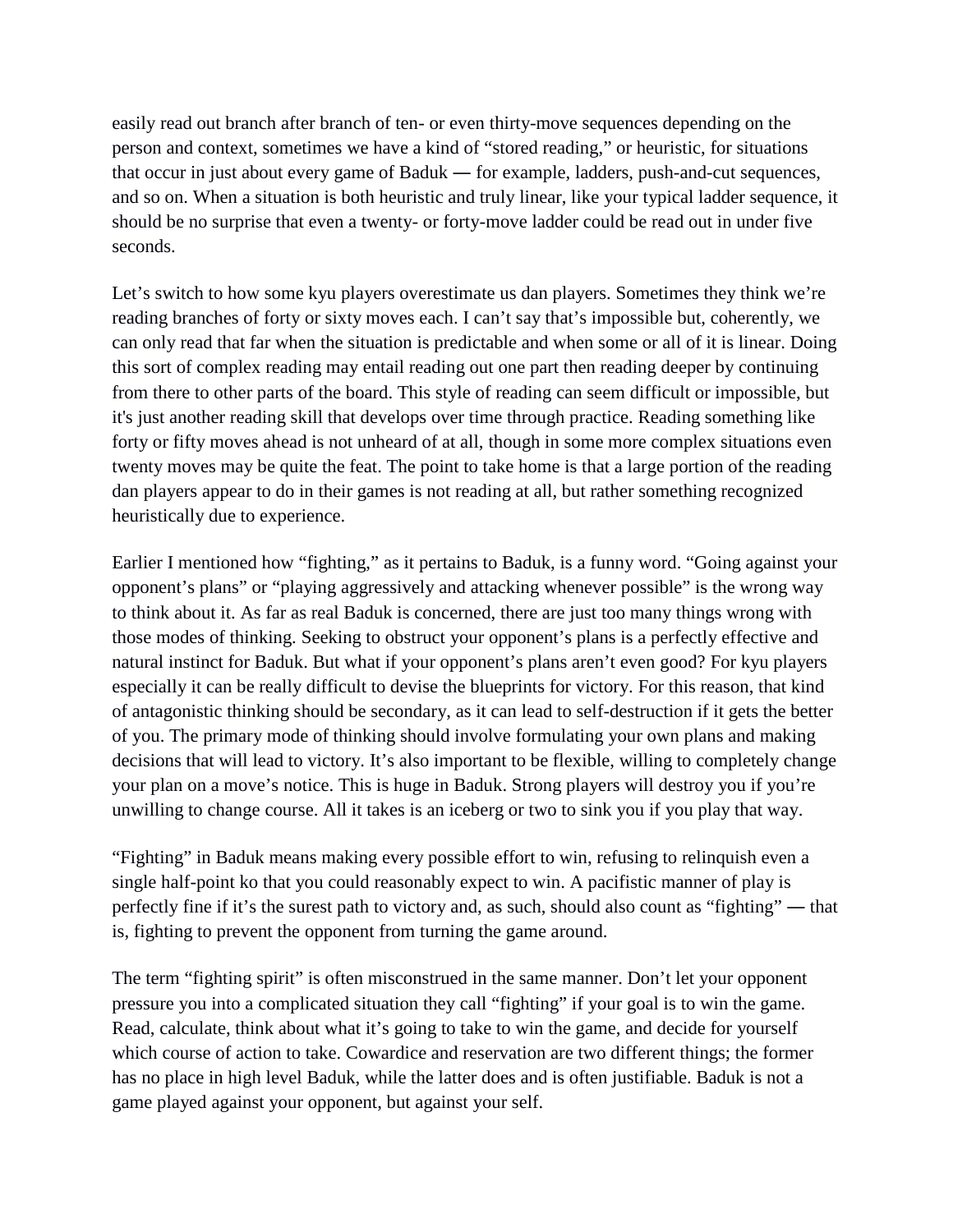Let me pass on some advice that worked for me but may not work for everyone: the value of influence and strong shapes is heavily reliant on a player's understanding of Baduk. Kyu players are generally better at securing territory near the edges of play than they are at attacking, securing a large territorial framework, or close combat in general. This is because the art of securing side and corner territories safely and efficiently can be learned from any book and generally isn't complex or even skill intensive. While I don't recommend adopting a purely territorial or pacifist style of play, as exemplified in my aforementioned summary of personal progress, I believe that a territorial mode of thinking can benefit any novice or intermediate player and teach them how to control and predict game results. Even some advanced players could be in for a big surprise regarding the specific point values of common moves. Allow me to elaborate!



This is a common corner position that is generally left as is until some time during the middle-game. The local continuation here for white is the invasion at 'A.'



The moves up to 8 are a set sequence. The exchange of 7 for 8 is beneficial to black even without connecting at 'A' afterwards. The move at 'A' for either player is left for later. Having completed her corner invasion up to 8, white would be ecstatic if black were to immediately connect at 'A' and give up the initiative. However, the move at 'A' is large enough that it's sometimes played even before the early endgame.

Roughly how many points do you think it's worth?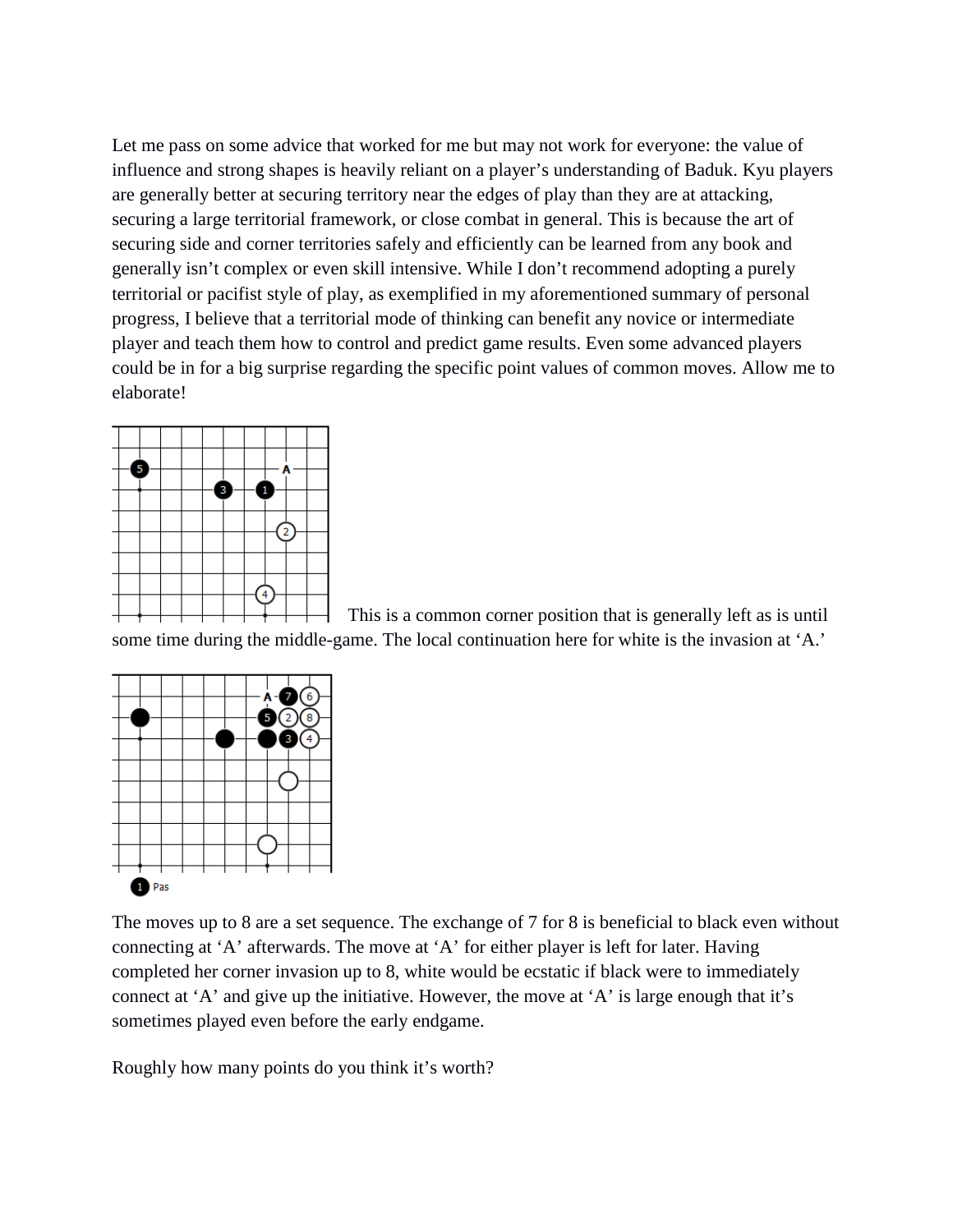

Let's first take a look at what happens when white captures the one stone. After white captures at 4, if black reinforces with 'A,' sente will return to white and white will have gained points without consequence. That would be a steal for white. Since black will most likely take a big point elsewhere, we should calculate the total value of white 2 before playing it in order to compare its value to other big moves on the board.

Assuming black has played elsewhere, 'A' is white's privilege because it is sente. Since black must pull back with 'B,' 'C' to 'F' is also white's privilege. Since these endgame moves are all almost definitely sente if timed correctly, they add to the value of white 2.



The final result of white's one-stone capture is displayed on the left. Since the board will fill up in a game and white and black may have stones near each other's territories ― for example,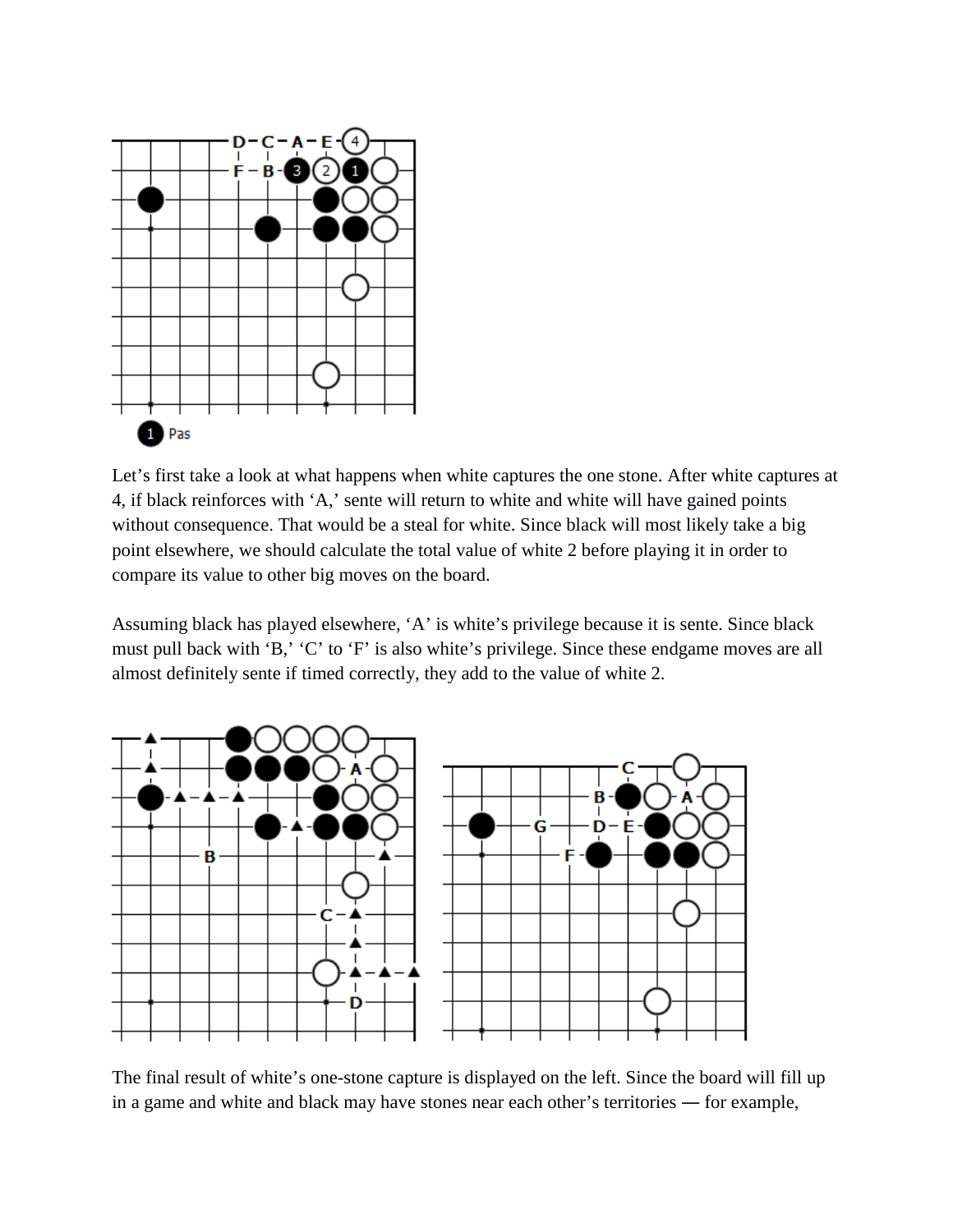around 'B,' 'C,' or 'D' — the modest count assumes that they will eventually have stones located on the triangled points, blocking off territory. Thus, black has at least six points here and white has at least fourteen including one from the captured stone at 'A. 'Thus, we can say that when white captures the stone at 'A,' it results in white having eight more points than black.

However, we must realize that the one-stone capture has resulted in a weakness in black's shape. In the diagram on the right, white can choose to clamp at 'B' rather than playing out the endgame peacefully. Up to 'E,' white can next play 'F' or 'G' and give black a hard time. This also means that black may have to let white connect under, which loses him a lot of territory.



Next, we must consider what happens if black connects his stone. However, it's a little tricky in this case. Since neither black 'B' nor white 'A' will be sente, neither of them count as privileges, in which case we'd normally split it off evenly by imagining a black stone at 'A' and a white stone at 'B.' But here, that wouldn't be quite even. The corner is special. While black 'A' increases black's territory by one point, white 'B' increases hers by two. Therefore, the best even split we can imagine is having a black stone at 'A' and white stones on both 'B,' and 'C.'

Using the same counting method as earlier we find that black has at least thirteen points and white has at least ten. Since we find that this time black has three points more than white, we can add that to the result that gave white eight points more than black and find a grand total of eleven points. As explained, however, the value is actually larger than that due to the additional effects white's one stone capture would have on black's shape.

Furthermore, capturing one stone in the corner would make white's corner independently alive, opening options for dealing with conflicts south of the corner in the above diagram. Finally, I'll provide one more piece of emphatic evidence regarding the total value of this capture/connect play: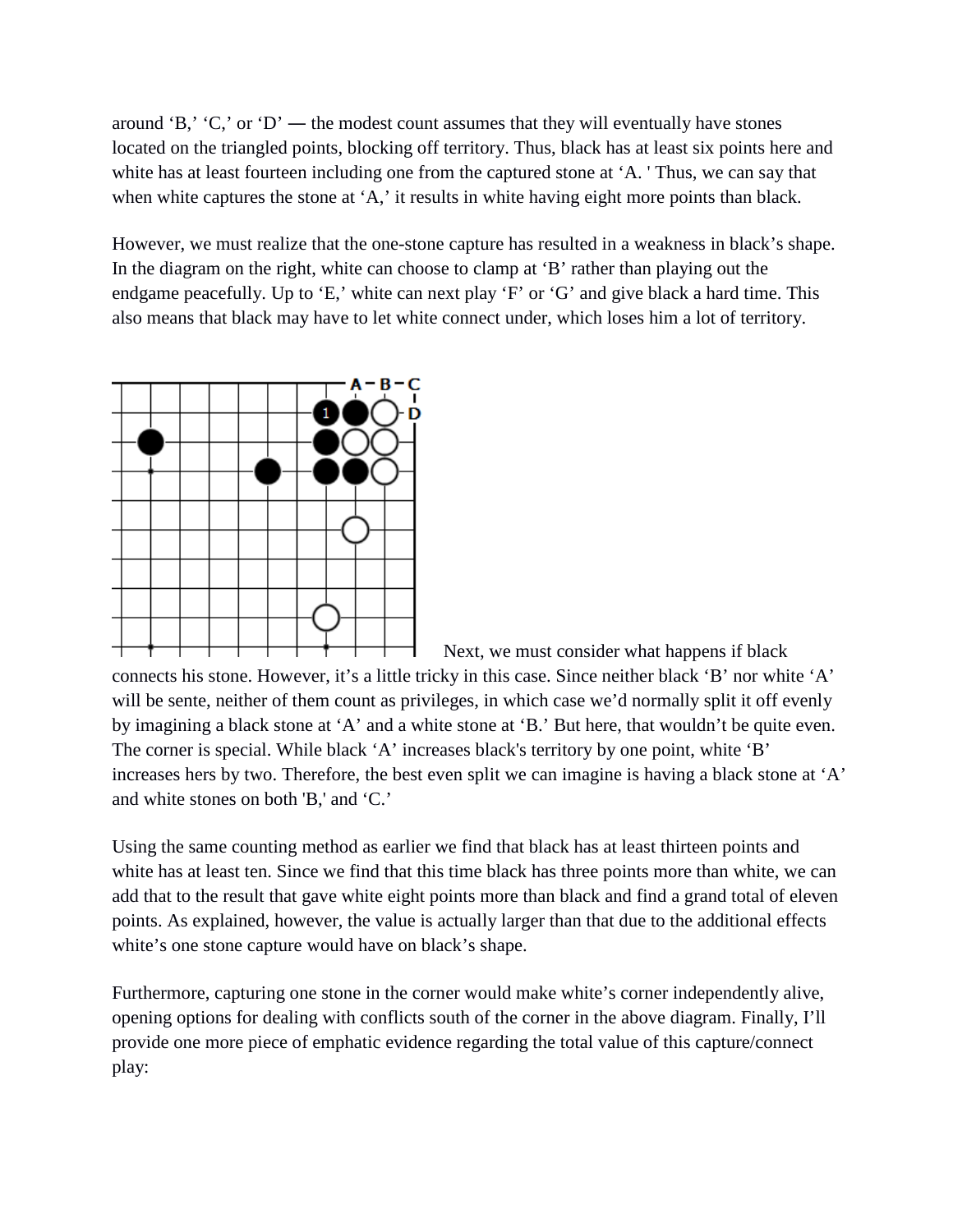

Black's one-stone connection has the additional

effect of leaving white's corner shape at 'A' reliant on outside connection ― especially when black has occupied 'B.' Black 'C' is one potential way to exploit white's shape, which is why in this shape white tends to invade deep in the corner rather than "slide" to the spot above 'D.'

After black plays hane at 'B,' he can follow up with the endgame tesuji of 'D' and follow it up to white 'I.' White's corner shrinks significantly as a result. In reality, the one-stone capture/connect play we've discussed is probably worth closer to twenty points, rather than just eleven.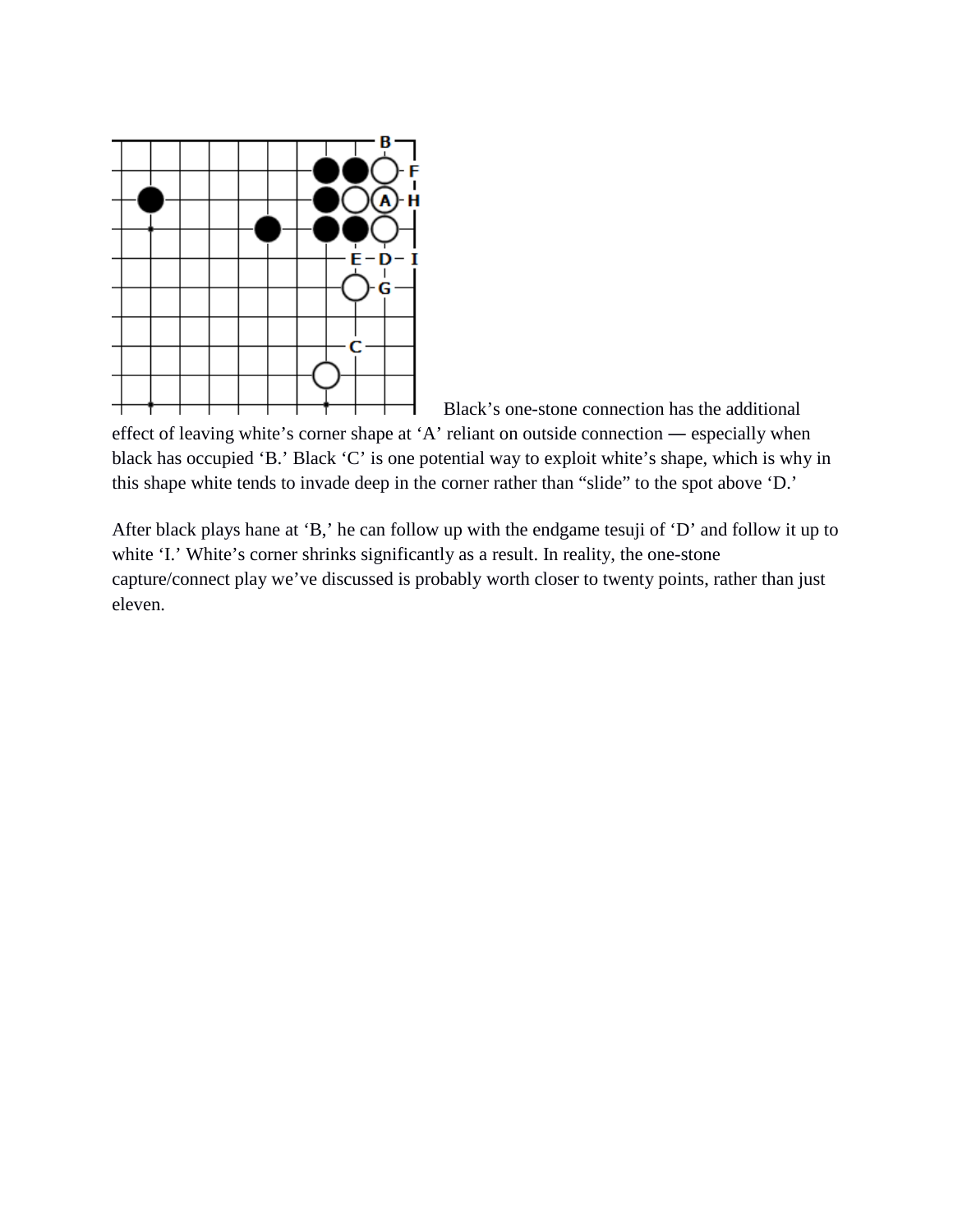

Here's another example of how moves near the edge can be really valuable. I emphasize this because it's a lesson I learned along the way that really powered up my Baduk. I realized that endgame moves out in the center tend to be far smaller than they appear; you can count with your finger and see that sometimes, they really only surround four or five points ― or less. Those moves can be embarrassingly small!

In the diagram above the right side displays the territory that's at stake due to black 'A' or white 'B.' If black, for example, makes the hane at 'A,' followed by white's block and black's connection at 'B,' if we assume that white plays elsewhere, black's first-line endgame moves are a privilege that will fill up all of the triangled spaces that could have been white's territory. The reverse, after a white hane at 'B,' is represented by the territory at stake for black, marked by squares. Now you can see that this second-line hane is worth a total of fourteen points for either player!

The left side of the diagram represents one of the game's smallest possible second-line hane plays ('C' or 'D'). Following the usual counting method we find that each one is worth six points. In most cases this six points is still larger than a lot of early endgame moves played near the center of the board.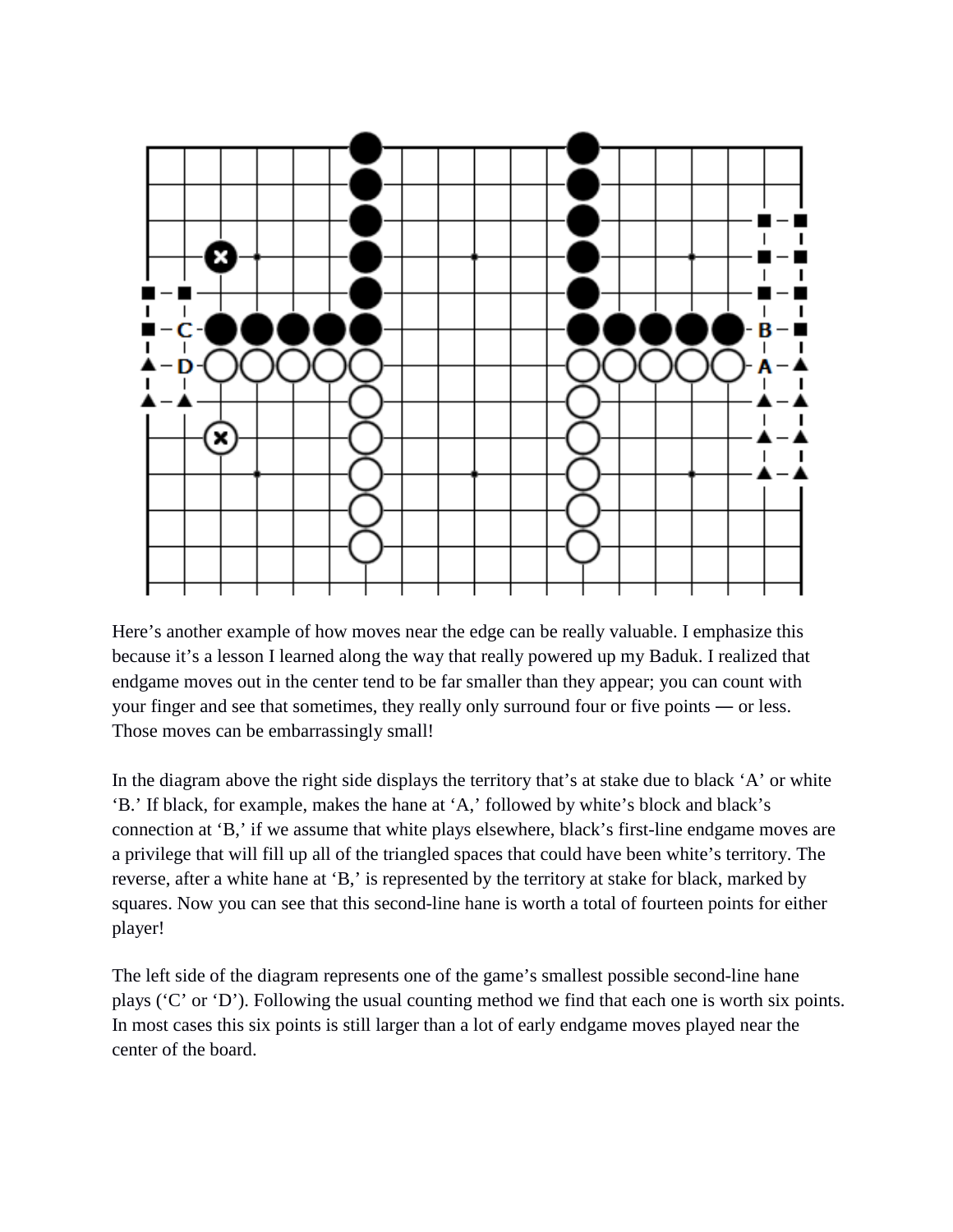

This is a basic joseki that even most novice players know. It appears

extremely often, even in high level dan games. The move at 'A' for either side is another famously larger-than-it-looks second-line play that often occurs even in the early middle-game with the right incentive.

Lastly, I will briefly discuss one of many universal bad habits of kyu players. It's what I would call a "preparation" move.



Here is an example of a common situation that is usually misplayed by kyu players. I've even seen lower dan players make this mistake. Where would you play?